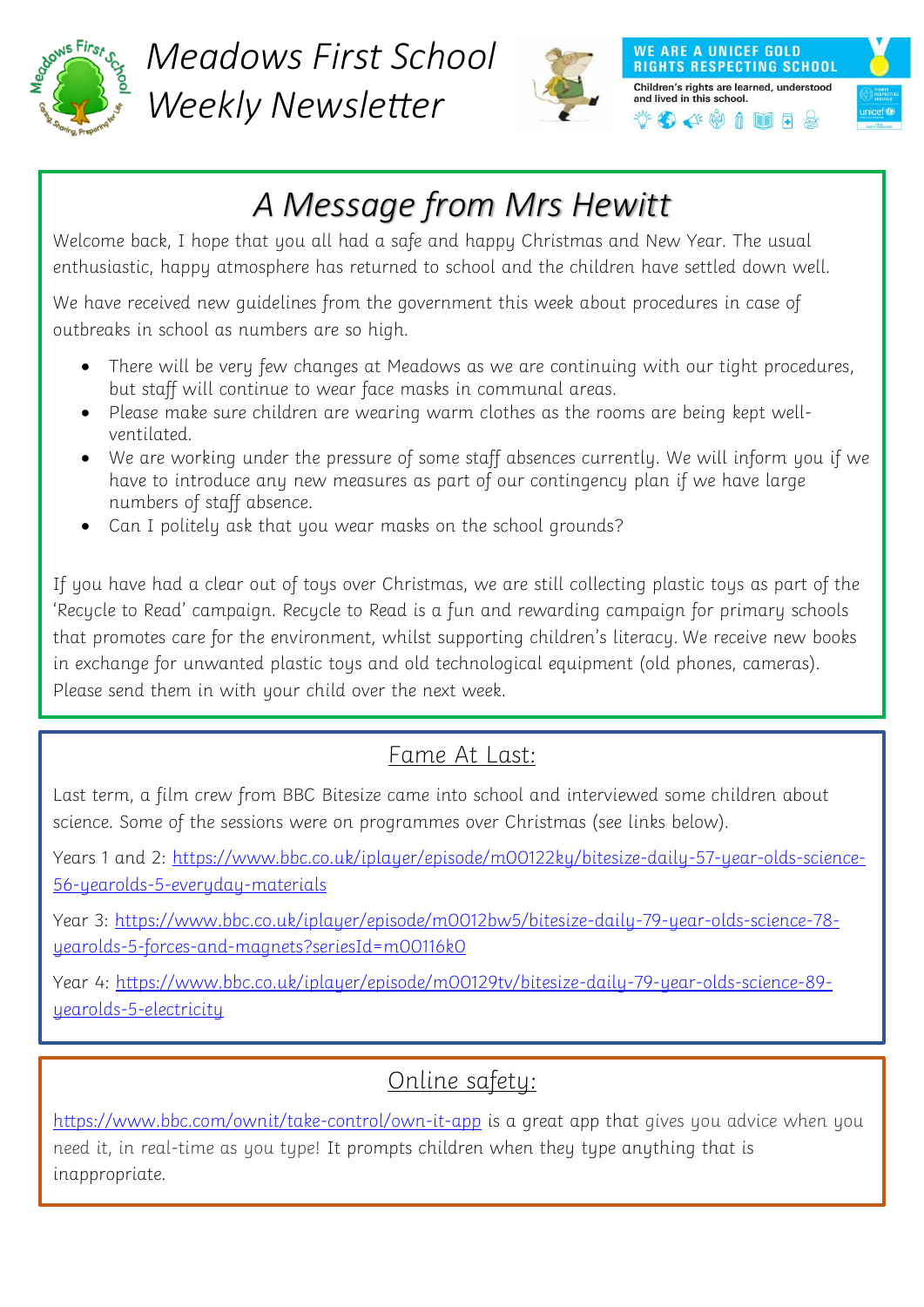

# *Meadows First School Weekly Newsletter*



**WE ARE A UNICEF GOLD RIGHTS RESPECTING SCHOOL** Children's rights are learned, understood and lived in this school.  $\bullet$   $\bullet$   $\bullet$   $\bullet$   $\bullet$   $\bullet$ 



Examples of when to end self-isolation if you have had **COVID-19 symptoms or have received a positive COVID-19 test result** 



### Children with COVID: new guidance

- 1) If a child under 5 is a contact of a confirmed case, they don't have to selfisolate or test daily.
- 2) If children under 5 (or other children) are not able to be tested, then 10 days isolation remains
- 3) If a child has symptoms, they should take a PCR and await its result before returning to school.
- 4) Children aged between 5 and 18 years and 6 months, identified as a close contact of someone with COVID-19, should take an LFD test every day for seven days and continue to attend school as normal, unless they have a positive test result or develop symptoms at any time.

If your child displays any of the symptoms below they must not attend school and a PCR test is strongly recommended.

Symptoms of coronavirus (COVID-19) are:

• a new, continuous cough,

Additional symptoms: runny nose, headache, nausea, sickness and diarrhoea, lethargy, and/or rash on torso

<sup>•</sup> a high temperature,

<sup>•</sup> a loss of, or change in, sense of taste or smell (anosmia)